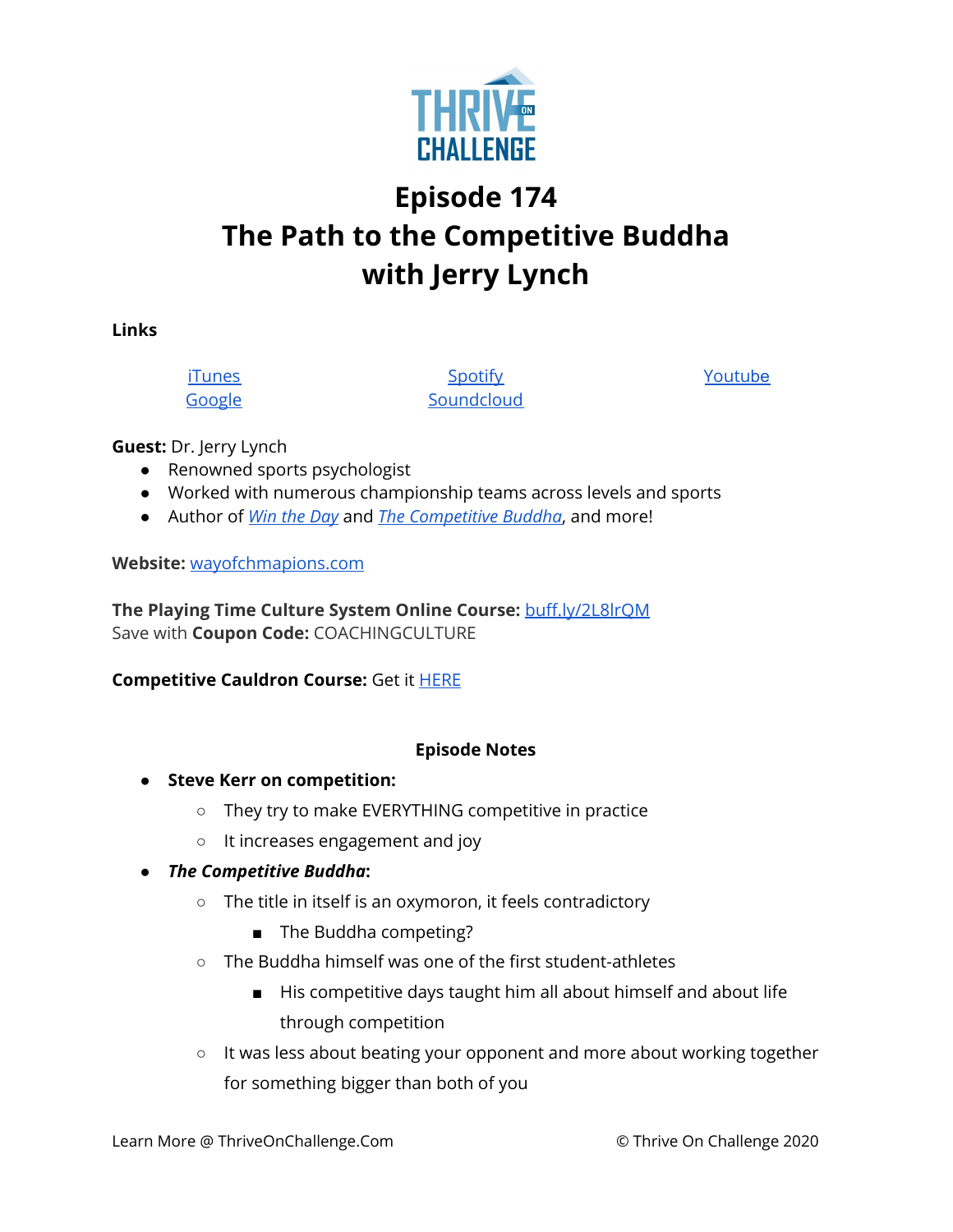

- Competere Latin word for competition
	- It means to seek together
	- It's all about both parties pushing each other to be at their absolute best
- Loss is our greatest teacher!
	- "Tell me why we are a better team after that loss on Sunday?"
	- The athletes reflected and learned from what went wrong
- Use meditation to grow
- **● Jerry's experience with Anson Dorrance and the Competitive Cauldron:**
	- Jerry's strengths are observation and reading people
	- Jerry's observation:
		- Their practice looked like a national championship game
		- It kept the athletes motivated every single day
	- "When your practice is like a national championship game, then your team is going to go up a few notches" - Anson Dorrance
	- At the end of practice they all came together in a circle to acknowledge each others efforts and establish their connection to each other
	- $\circ$  At the end of the day they competed like crazy because they loved each other
		- I love you so much that I'm going to play my hardest to make you better
- **● Would Michael Jordan have been better served to embrace some of the mindset of the competitive Buddha?**
	- Micahel's crazy competitive mindset was like his hair was on fire
		- But his heartset may have been difference
	- His pushing and competitiveness with his teammates was a reflection of his love for them
		- He demanding a higher level from others, and he modeled it for them
	- He was intolerant of mediocrity